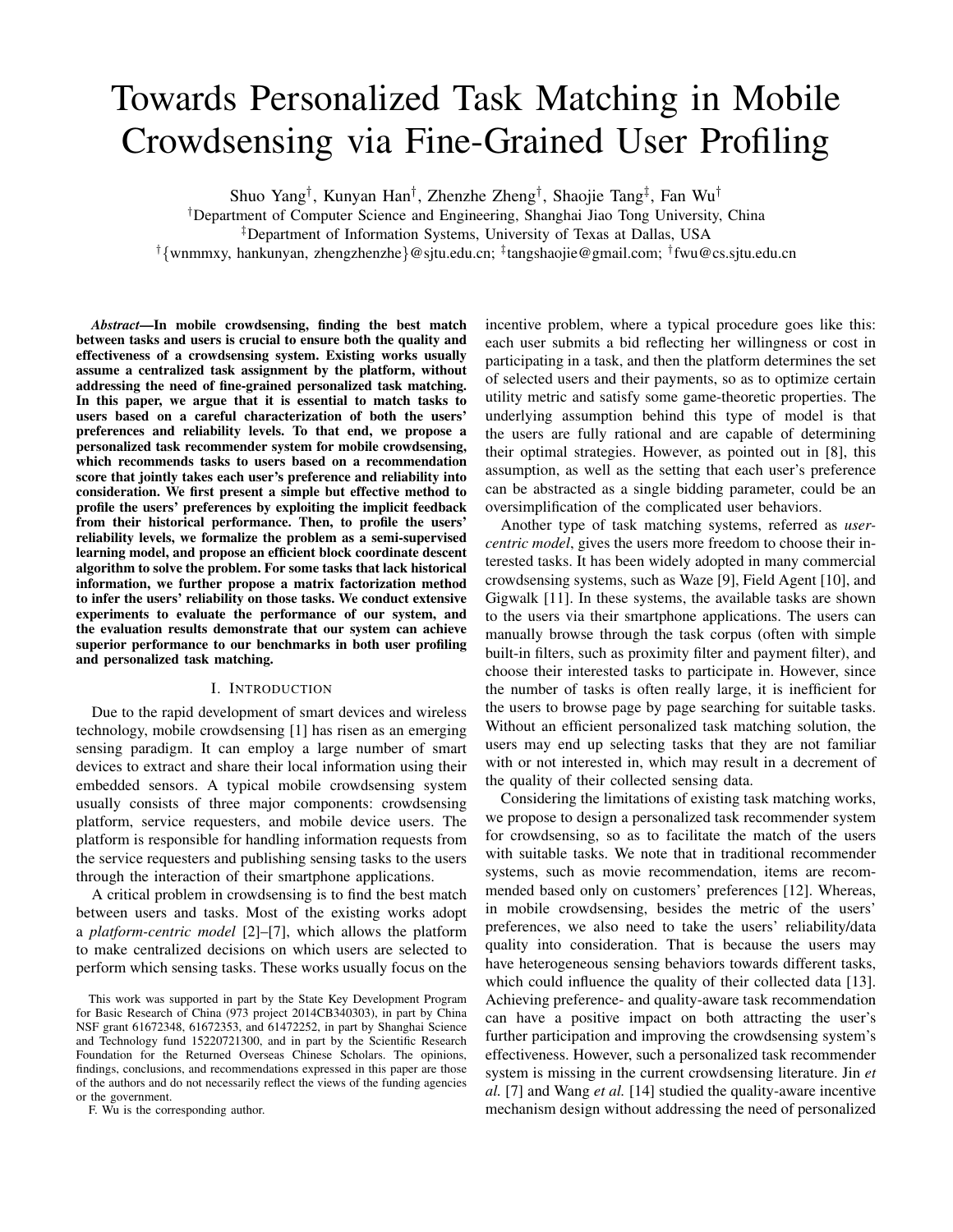task recommendation. Karaliopoulos *et al.* [8] proposed to assign the tasks to the users based on the profile of each user's probability of accepting a task, but did not consider the users' reliability information.

Central to the personalized task recommender system is a careful characterization on each user's preferences and reliability towards different tasks. However, it is not a trivial task, due to the unique nature of the crowdsensing scenarios. One of the challenges is finding a good way to model the users' preferences over different tasks. In some traditional recommender systems, customers' preferences can be readily obtained from their previous ratings [12]. However, the users in mobile crowdsensing do not typically provide explicit ratings on their preferences, *s.t.*, we have to infer the users' preferences from their implicit feedback, including the task browsing history, task selection record, and so on.

The most challenging part is estimating the users' reliability levels. In particular, we have to learn the users' reliability information for different tasks based on their submitted sensing data, if any, so as to build each user a profile characterizing the reliability levels of the users' data for performing the tasks. Although *truth discovery* algorithms [15] can be adopted to jointly estimate the users' data quality and the underlying truths, they cannot fully address the need of user reliability profiling in the context of task recommendation. We note that truth discovery algorithms usually generate a single reliability parameter for each user representing the overall trustworthiness level of the user. However, to conduct personalized task recommendation, the heterogeneity of a user's reliability in different tasks has to be reflected, and thus a more finegrained reliability profiling of the users should be considered. A possible alternative is to independently generate each user a reliability parameter for each task by applying truth discovery algorithms to the data of each sensing task. Unfortunately, this approach may suffer from scalability issue, and what's worse, a user's reliability for a task cannot be estimated by truth discovery algorithms, if the user did not contribute data to that task. This could often be a problem in real crowdsensing scenarios, especially when the users' data are sparse, *i.e.*, each user only contributes data to only a small number of the tasks. Besides, without the prior knowledge of truth and reliability measures, typical truth discovery algorithms are likely to fail, when the majority of data are inaccurate [16].

In this work, we jointly consider the problems of user profiling and personalized task matching in mobile crowdsensing, and propose a personalized task recommender system framework, which recommends tasks to users based on both the users' preferences and reliability. We propose approaches to measure the users' preferences and reliability, respectively. First, in profiling the users' preferences, we introduce a hybrid preference metric that integrates the feedback against both the users' historical operations and the preference of their peers. Then, to tackle the more challenging part of profiling the users' reliability, we model the problem as a semi-unsupervised learning problem, and propose an efficient block coordinate descent algorithm to jointly estimate the users' reliability and the unknown ground truths. We surpass the existing truth discovery methods by not only taking the information of failed tasks into consideration but also using a small number of available truth data to facilitate the estimation accuracy. We further propose a matrix factorization method to address the missing entries in the users' reliability estimation. We conduct a realworld experiment and a large-scale crowdsensing simulation to evaluate the performance of our methods. The evaluation results show that our proposed methods can achieve superior performance over existing works and our benchmarks.

The main contributions of this work are listed as follows.

- *•* First, we design a personalized task recommender system framework that matches tasks to users based on both the users' preferences and reliability levels of the tasks. We propose a method to profile each user's preferences over the tasks based on the user's implicit feedback.
- *•* Second, we model the problem of user reliability profiling as a semi-supervised learning model, and propose an efficient algorithm to estimate the users' reliability and the unknown ground truths simultaneously. We also propose a matrix factorization method to estimate the users' reliability levels in their uninvolved tasks.
- *•* Third, we conduct a real-world crowdsensing experiment and a large-scale simulation to evaluate the performance of our methods. Both the experiment and simulation results show that our proposed methods achieve dramatic performance improvements to our benchmarks.

The rest of the paper is organized as follows. We first present the system overview in Section II, and then introduce the problem formulations in Section III. In Section IV, we propose our reliability profiling algorithms. We evaluate our proposed methods and present the evaluation results in Section V. In Section VI, we review the related works. Finally, we conclude this paper in Section VII.

# II. SYSTEM OVERVIEW

In this section, we present an overview of our proposed personalized task recommender system.

# *A. System Model*

Suppose there are *N* users and *M* sensing tasks in the system. The set of users and tasks are denoted by  $\mathbb N$  and S, respectively. We consider a *user-centric model*, where the users can browse the tasks in their smartphone applications and choose to participate in their interested tasks. If a user *i* wants to participate in a task *j*, she can click on some button to inform the platform her participation. After that, the user will use her smartphone to collect and then submit sensing data to the platform. Let  $x_{i,j}$  denote the data submitted by the user *i* to the task *j*. The ground truth of the task *j* is denoted by  $x_j^*$ , which is usually unavailable to the platform.

We tend to build a personalized task recommender system, where the tasks are recommended to the users based on a joint consideration of the users' preferences and reliability. Specifically, for each task *j*, suppose each user *i*'s preference and reliability regarding the task is denoted by  $p_{i,j}$  and  $q_{i,j}$ , respectively. We propose a recommendation score *Score*(*i, j*) that takes both the user *i*'s preference and reliability for the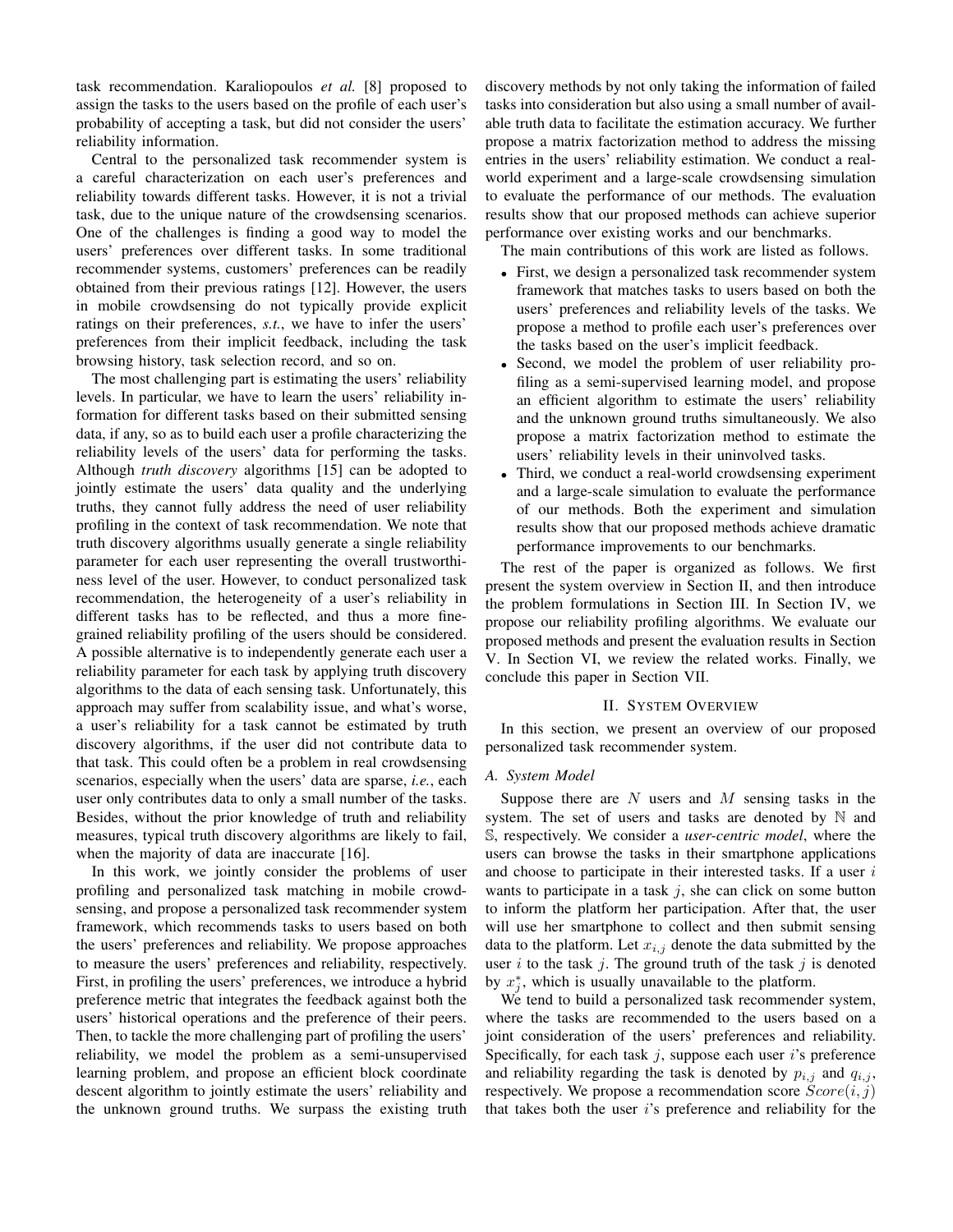task *j* into account, *i.e.*,  $Score(i, j) = f(p_{i,j}, q_{i,j})$ , where the function *f*() outputs the recommendation score based on the two input parameters. For simplicity, we use a linear combination of the two parameters, *i.e.*,

$$
Score(i,j) = \gamma p_{i,j} + (1 - \gamma)q_{i,j},\tag{1}
$$

where  $\gamma$  is a hyper parameter. Other instances of the function *f* are possible, and the platform can determine the specific instance of the function according to its actual needs. We note that central to the system model is the users' preference and reliability measures. To that end, we need to carefully examine the historical data of the crowdsensing system, in order to acquire profiles of the users' preferences and reliability.

# *B. User Preference Profiling*

To characterize the users' preferences on the tasks, the users' feedback information is needed. However, due to the unavailability on the users' explicit feedback (*e.g.*, ratings, like or dislike), implicit feedback has to be exploited. Fortunately, the crowdsensing platform can have access to each user's performance records on the applications, including which tasks the user has browsed, selected, or successfully completed. This information can be used to infer the users' preferences from two different perspectives, *i.e.*, either against the user's historical performance (content-based characteristics), or against the preferences of other similar users (collaborativebased characteristics) [12].

*1) Content-Based Characteristic:* Each task has many attributes, including time, location, travel distance, payment, and so on. Along with the users' task selection choices (selected or not), this information can be regarded as training examples. By using classification methods, such as logistic regression or Bayesian classifier, we can build a classifier to infer each user probability of selecting each task [8]. We let  $P(i, j)$  denote the probability of the user *i* selecting the task *j*.

*2) Collaborative-Based Characteristic:* In mobile crowdsensing, the platform usually does not have users' ratings on tasks. Thus, implicit feedback from the users has to be exploited to infer the users' preferences. We let *U* denote the users' task preference matrix, where the entry  $u_{i,j}$  means the user *i*'s preference over the task *j*. The value of each  $u_{i,j}$  can be calculated by mapping the user's implicit feedback to a task preference value, *i.e.*,

$$
u_{i,j} = \begin{cases} \text{N/A} & \text{if } i \text{ did not browse task } j, \\ 0.5 & \text{if } i \text{ browseed but not selected task } j, \\ 1 & \text{if } i \text{ browseed and selected task } j. \end{cases} \tag{2}
$$

The matrix *U* could be sparse, where many entries remain unknown. In this case, state-of-the-art collaborative filtering methods can be adopted to predict these missing entries [17].

To combine the two separate characteristics, we define each user *i*'s preference for each task *j* as a linear combination of the content-based characteristic and the collaborative-based characteristic, *i.e.*,

$$
q_{i,c} = \eta P(i,j) + (1 - \eta)u_{i,j},\tag{3}
$$

where  $\eta \in [0, 1]$  is a constant parameter.

We note that many previous recommendation systems have investigated the problem of exploiting customers' implicit feedback in other application contexts (*e.g.*, [18], [19]), the intuitions of them can be further incorporated to improve our model of the users' preferences.

# *C. User Reliability Profiling*

In the rest of the paper, we tend to put our most efforts on user reliability profiling, which is the most challenging part of the system. Given the set of collected sensing data, our objective is to jointly estimate the users' heterogeneous reliability levels for different tasks and the unknown ground truth values. An intuitive approach is to treat each task *j* independently and generate each user *i* a reliability measure  $q_{i,j}$  for each task *j*. However, estimating each user's reliability based only on her data to a single task may be susceptible to noise, and thus cannot accurately reflect the user's reliability level. Besides, due to the large number of tasks, calculating a reliability parameter per user per task may not be efficient.

To tackle this problem, we tend to take the similarities among tasks into consideration by classifying the tasks into different categories, where the tasks within the same category focus on a similar sensing target. For example, some category only focuses on noise monitoring tasks, and some only focuses on traffic congestion monitoring. The classification of the tasks is common in current crowdsensing applications, *e.g.*, Waze [9]. It can be done by the platform's direct designation in the task release phase, or by applying text classification techniques [20] to automatically analyze the descriptions of the tasks. Specifically, we categorize the *M* tasks into *C* categories  $(C \ll M)$ . For each category  $c \in \{1, \ldots, C\}$ , the set of the tasks belong to the category is denoted by  $\mathbb{S}_c$  ( $\mathbb{S}_c \subseteq \mathbb{S}$ ). We assume that each task  $j \in \mathbb{S}$  can only belong to one category, thus the sets  $\mathbb{S}_1, \ldots, \mathbb{S}_C$  are mutually disjoint. For each task category  $c$ , let  $q_{i,c}$  denote each user *i*'s reliability of the task category. Now, the user reliability profiling problem becomes to infer each user *i*'s reliability  $q_{i,c}$  in each category.

We note that different tasks may have different data types. For example, a task of weather report usually requires categorical data (*e.g.*, sunny, rainy, or cloudy), while a noise monitoring task may require continuous numerical data (*i.e.*, the noise levels of the users' surrounding environment). Thus, the reliability profiling algorithm needs to be carefully designed to handle both categorical and continuous data types.

## III. PROBLEM FORMULATION AND OUR CONTRIBUTIONS

In this section, we present the problem formulation of user reliability profiling. We first present a preliminary version of our problem model, and then propose two enhancements. One enhancement is to incorporate the information of failed tasks, and the other is to integrate a small portion of truth data to improve the estimation accuracy.

## *A. Preliminary Problem Formulation*

We assume that the tasks in different categories are independent, *s.t.*, we can estimate the users' reliability for each category separately. Let  $\mathbb{N}_c$  denote the set of users who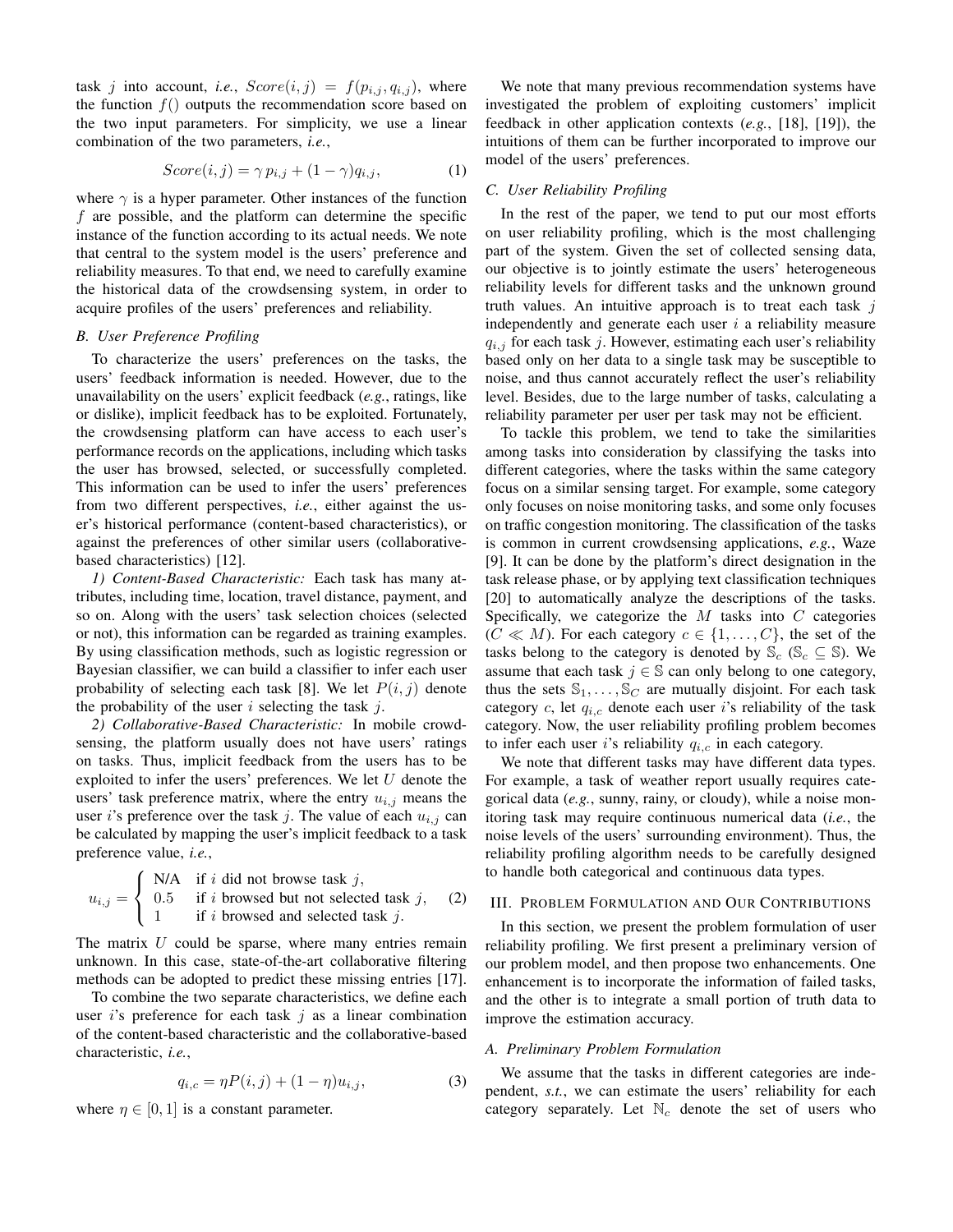contributed data to tasks in category *c*. To estimate users' reliability, for each category *c*, we aim to solve the following optimization problem.

$$
\min_{\{q_{i,c}\},\{\hat{x}_j^*\}} \sum_{i \in \mathbb{N}_c} \sum_{j \in \mathbb{S}_c} y_{i,j} q_{i,c} L(x_{i,j}, \hat{x}_j^*),
$$
\ns.t.  $\delta(\{q_{i,c}\}) = 1$  (4)

where  $y_{i,j}$  indicates if the user *i* has contributed data to the task *j*,  $\hat{x}_j^*$  is our estimation for the task *j*'s ground truth, and  $\delta$ () is a regularization function. Following the convention of truth discovery literature [21], we adopt the exponential regularization function, *i.e.*,  $\delta({q_{i,c}}) = \sum_{i \in \mathbb{N}_c} \exp(-q_{i,c})$ . The loss function *L*() measures the distance between a user's data and the estimated truth. For continuous data, *L*() can be defined as the squared distance, *i.e.*,  $L(x, \hat{x}^*) = (x - \hat{x}^*)^2$ , while for categorial data,  $L()$  can be defined as the  $0 - 1$ distance, *i.e.*,  $L(x, \hat{x}^*) = 0$  if  $x = \hat{x}^*$ , and 1 otherwise. An intuitive interpretation of the problem formulation is that the ground truth should be close to the data contributed by reliable users, and the users whose data are close to the ground truth should be the reliable ones.

# *B. Contribution 1: Incorporating Information of Failed Tasks*

We observe that in practice, the users may select certain tasks, but did not successfully complete them (*e.g.*, decide to terminate the sensing procedure half way). This phenomenon, referred as *failed tasks*, is likely to reflect the users' unreliability in performing certain tasks. In this part, we improve the above problem formalization by taking this issue into account.

We first introduce some notations. Among the set of tasks in category *c*, we let  $\mathbb{S}_{i,c}$  denote the set of tasks the user *i* selected, and  $\mathbb{D}_{i,c}$  the set of tasks the user *i* has successfully completed, where  $\mathbb{D}_{i,c} \subseteq \mathbb{S}_{i,c} \subseteq \mathbb{S}_c$ . For each category *c*, we calculate each user *i*'s task completion ratio  $r_{i,c}$ , which is defined as the number of tasks the user *i* has finished over the number of tasks the user *i* has selected, *i.e.*,  $r_{i,c} = \frac{|\mathbb{D}_{i,c}|}{|\mathbb{S}_{i,c}|}$  $\frac{|\mathbb{D}_{i,c}|}{|\mathbb{S}_{i,c}|}$ . We revise the original formulation by multiplying a penalty term to *qi,c*. The revised problem is presented as follows.

$$
\min_{\{q_{i,c}\},\{\hat{x}_j^*\}} \sum_{i \in \mathbb{N}_c} \sum_{j \in \mathbb{S}_c} y_{i,j} q_{i,c} g(r_{i,c}) L(x_{i,j}, \hat{x}_j^*),
$$
\ns.t. 
$$
\sum_{i \in \mathbb{N}_c} \exp(-q_{i,c} g(r_{i,c})) = 1,
$$
\n(5)

where  $g(x) = 1 - \log(x)$  is a function mapping each user's completion ratio to a penalty. We can see that the users who have failed tasks will receive a completion ratio less than 1, and thus their reliability outputs should be less than the ones estimated by the previous method shown in Equation 4. An extreme case is that some user *i* may select multiple tasks but completed zero (*i.e.*,  $\mathbb{S}_{i,c} > 0$  and  $\mathbb{D}_{i,c} = 0$ ). In this case, the system cannot generate a reliability estimation for the user. We will handle this problem in Section IV-B.

# *C. Contribution 2: Incorporating Available Ground Truths*

The above formulation extends the basic truth discovery problem, which is built upon an underlying assumption that

the majority of data are reliable. Unfortunately, it may suffer from a reliability initialization problem, *i.e.*, when most of the data are unreliable, the above estimation procedure may have bad performance [16]. To tackle this issue, we propose a *semi-supervised* learning framework, which incorporates a small number of ground truths to improve the estimation accuracy. To this end, the platform may intentionally add a few tasks with known ground truths into the task corpus to collect additional information on the users' reliability, whereas the users have no idea which tasks are inserted by the platform. The platform may also sample a few tasks, and employ some trusted workers to obtain their ground truths.

We let S denote the set of tasks with unknown ground truths, and O denote the set of tasks that are intentionally inserted by the platform with known truth information. For each category *c* of tasks, we let  $\mathcal{S}_c$  and  $\mathcal{O}_c$  denote the set of the tasks without and with prior ground truths respectively.

Having the ground truths of some tasks in hand, we propose to leverage those information to further enhance our estimation accuracy. To distinguish the notations, we let  $\hat{x}^*$  denote the *j* denote the ground truth (*j*  $\in$  S), and  $x_o^*$  denote the estimation of the ground truth (*j*  $\in$  S), and  $x_o^*$  denote the known truth ( $o \in \mathbb{O}$ ). Then, for each category  $c$ , the modified learning optimization problem is given by

$$
\min_{\{q_{i,c}\},\{\hat{x}_j^*\}} \sum_{i \in \mathbb{N}_c} q_{i,c} g(r_{i,c}) \Big( \sum_{j \in \mathbb{S}_c} y_{i,j} L(x_{i,j}, \hat{x}_j^*) + \alpha \sum_{o \in \mathbb{O}_c} y_{i,o} L(x_{i,o}, x_o^*) \Big),
$$
\ns.t. 
$$
\sum_{i \in \mathbb{N}_c} \exp(-q_{i,c} g(r_{i,c})) = 1,
$$
\n(6)

where  $\alpha$  is a hyper parameter controlling the relative weight of the second loss terms. We can see that the second loss term  $\sum_{o \in \mathbb{O}_c} y_{i,o} L(x_{i,o}, x_o^*)$  is constant for each user *i* in each task category *c*. We let  $\epsilon_{i,c}$  denote the term  $\sum_{o \in \mathbb{O}_c} y_{i,o} L(x_{i,o}, x_o^*),$ and the problem presentation can be simplified as follows.

$$
\min_{\{q_{i,c}\},\{\hat{x}_j^*\}} \sum_{i \in \mathbb{N}_c} q_{i,c} g(r_{i,c}) \Big( \sum_{j \in \mathbb{S}_c} y_{i,j} L(x_{i,j}, \hat{x}_j^*) + \alpha \epsilon_{i,c} \Big)
$$
\n
$$
\text{s.t.} \sum_{i \in \mathbb{N}_c} \exp(-q_{i,c} g(r_{i,c})) = 1. \tag{7}
$$

## IV. USER RELIABILITY PROFILING ALGORITHM

In this section, we first propose a block coordinate descent algorithm to solve the user reliability profiling problem formulated above. Then, we further propose a matrix factorization method to estimate each user's reliability for the task categories that lack the user's historical performance.

# *A. Estimating Users' Reliability for Involved Categories*

In our problem formulated in Equation 7, two sets of variables need to be estimated. We propose a block coordinate descent algorithm to solve it. The core idea of the algorithm is to fix one set of variables to solve the other, and repeat this process until convergence. Since the estimation process for each category can be done independently, parallel computing can be adopted to speed up the entire calculation process. For each task category *c*, we perform the following three steps.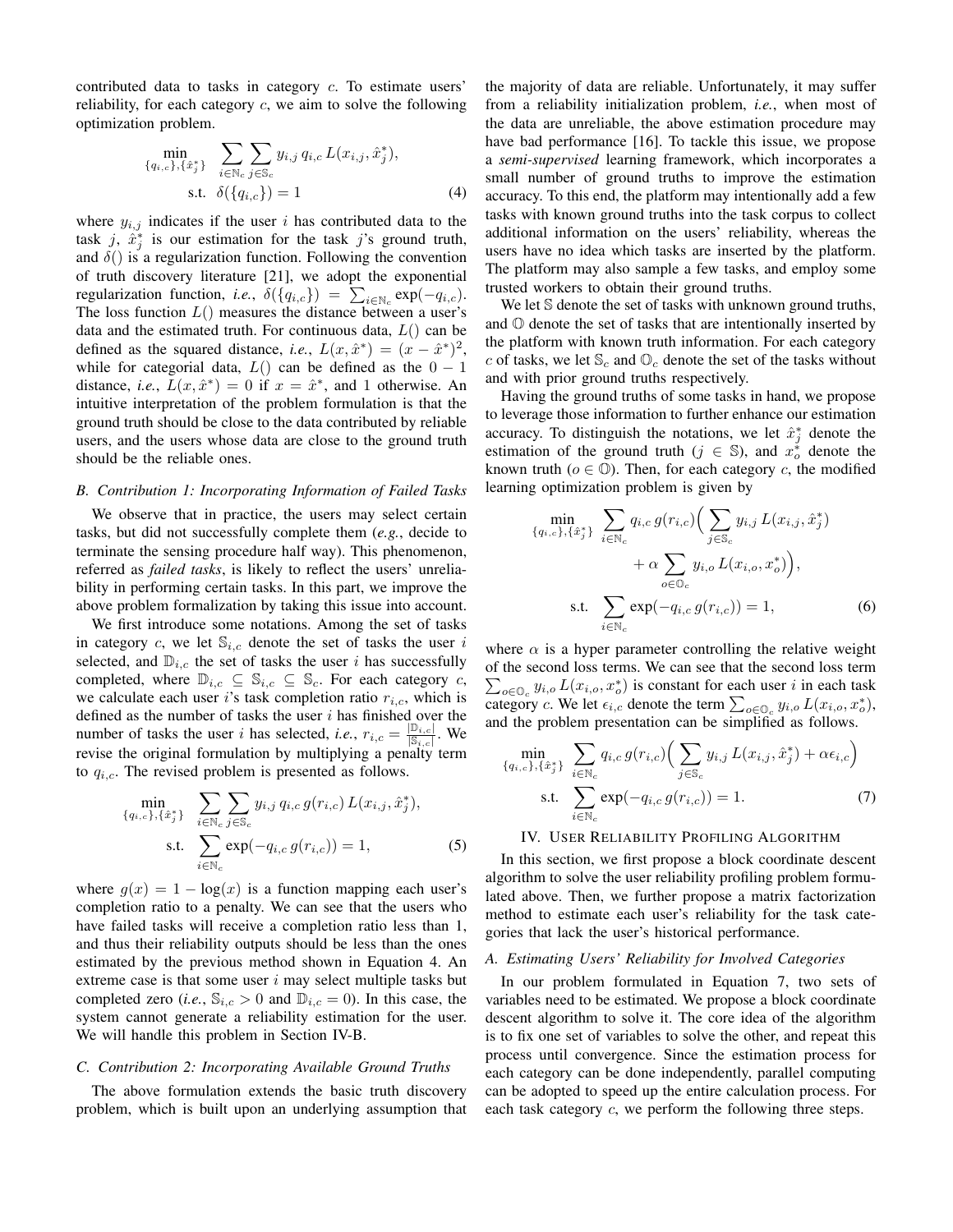*0) Parameter Initialization:* We first initialize the users' reliability  ${q_{i,c}}$ . Since a random or uniform initialization may result in poor estimation performance, which is especially true when most data are inaccurate, we propose to enhance the initialization stage by incorporation available ground truths. For each category  $c$ , let  $\mathbb{N}_c^o$  denote the set of users who contributed data to tasks in  $\mathbb{O}_c$ . For the users in  $\mathbb{N}_c^o$ , their reliability can be initialized by solving the following problem.

$$
\underset{\{q_{i,c}\}, i \in \mathbb{N}_{c}^{o}}{\text{argmin}} \sum_{i \in \mathbb{N}_{c}^{o}} \sum_{o \in \mathbb{O}_{c}} y_{i,o} q_{i,c} g(r_{i,c}) L(x_{i,o}, x_{o}^{*}),
$$
\n
$$
\text{s.t. } \sum_{i \in \mathbb{N}_{c}^{o}} \exp(-q_{i,c} g(r_{i,c})) = \frac{|\mathbb{N}_{c}^{o}|}{|\mathbb{N}_{c}|}. \tag{8}
$$

As for the remaining users in  $\mathbb{N}_c \setminus \mathbb{N}_c^o$ , their reliability parameters are uniformly initialized such that

$$
\sum_{i \in \mathbb{N}_c \backslash \mathbb{N}_c^o} \exp(-q_{i,c} g(r_{i,c})) = 1 - \frac{|\mathbb{N}_c^o|}{|\mathbb{N}_c|}.
$$
 (9)

Solving Equation 8 and Equation 9, we have the initialization of the users' reliability parameters, *i.e.*,

$$
q_{i,c} = \begin{cases} \n\frac{\log \left( \frac{|\text{N}_c| \sum_{i \in \mathbb{N}_c^o} \sum_{o \in \mathbb{O}_c} y_{i,o} L(x_{i,o}, x_o^*)}{|\mathbb{N}_c^o| \sum_{o \in \mathbb{O}_c} y_{i,o} L(x_{i,o}, x_o^*)} \right)}{\frac{g(r_{i,c})}{g(r_{i,c})}} & \text{if } i \in \mathbb{N}_c^o, \\
\frac{\log(|\text{N}_c|)}{g(r_{i,c})} & \text{if } i \in \mathbb{N}_c \setminus \mathbb{N}_c^o. \n\end{cases}
$$
\n(10)

Due to limitation of space, we put the details of solving the initialization problem into our technical report [22].

*1) Truth Update:* After obtaining an initial estimation of the users' reliability, we can update the estimation of truths by treating the estimated reliability parameters  ${q_{i,c}}$  as fixed values. Then, the truth of each task  $j \in \mathbb{S}_c$  can be updated using the following rule.

$$
\{\hat{x}_j^*\} \leftarrow \underset{\{\hat{x}_j^*\}, j \in \mathbb{S}_c}{\text{argmin}} \sum_{i \in \mathbb{N}_c} q_{i,c} g(r_{i,c}) \Big( \sum_{j \in \mathbb{S}_c} y_{i,j} L(x_{i,j}, \hat{x}_j^*) + \alpha \epsilon_{i,c} \Big) \tag{11}
$$

Theorem 1. *Given the users' reliability parameters, the optimization problem in Equation 11 can be optimally solved. For continuous data type, the optimal solution is given by*

$$
\hat{x}_j^* = \frac{\sum_{i \in \mathbb{N}_c} q_{i,c} y_{i,j} x_{i,j} g(r_{i,c})}{\sum_{i \in \mathbb{N}_c} q_{i,c} y_{i,j} g(r_{i,c})}.
$$
(12)

*As for categorial data type, the solution is*

$$
\hat{x}_j^* = \underset{x_j' \in \{x_{i,j}\}}{\text{argmax}} \sum_{i \in \mathbb{N}_c} q_{i,c} y_{i,j} g(r_{i,c}) \mathbf{1}(x_{i,j}, x_j'), \qquad (13)
$$

*where*  $\mathbf{1}(x, y) = 1$  *if*  $x = y$ *, and 0 otherwise.* 

*Proof.* (*Sketch*) For either data type, we take partial derivative of the objective function with respect to  $x_j^*$  and set it to zero. Solving the equation, we can get the solution. Please refer to our technical report [22] for details. □

*2) Reliability Estimation:* After updating the estimation of the ground truth, we now fix the values of  $\{\hat{x}_j^*\}$ , and calculate the users' data qualities  ${q_{i,c}}$  by solving the following

# Algorithm 1: User Reliability Estimation for Category *c*

**Input:** Tasks  $\mathbb{S}_c$  and  $\mathbb{O}_c$ , users  $\mathbb{N}_c$ , and data  $\{x_{i,j}\}$ **Output:** Reliability  $\{q_{i,c}\}\$ , and truth estimation  $\{\hat{x}_j^*\}$ 1 if  $i \in \mathbb{N}_c$  then 2 | if  $i \in \mathbb{N}_c^o$  then  $\begin{array}{c|c} \mathfrak{z} & \begin{array}{c} \mathfrak{z} & \end{array} \end{array} \begin{array}{c} \mathfrak{z} & \begin{array}{c} \mathfrak{z} \end{array} \end{array} \begin{array}{c} \mathfrak{z} \end{array} \begin{array}{c} \mathfrak{z} \end{array} \begin{array}{c} \mathfrak{z} \end{array} \begin{array}{c} \mathfrak{z} \end{array} \begin{array}{c} \mathfrak{z} \end{array} \begin{array}{c} \mathfrak{z} \end{array} \begin{array}{c} \mathfrak{z} \end{array} \begin{array}{c$  $\frac{\sum_{i \in \mathbb{N}_{c}^{o}} \sum_{o \in \mathbb{O}_{c}} y_{i,o} L(x_{i,o}, x_{o}^{*})}{\left| \mathbb{N}_{c}^{o} \right| \sum_{o \in \mathbb{O}_{c}} y_{i,o} L(x_{i,o}, x_{o}^{*})}$ 4 **else**  $q_{i,c} \leftarrow \frac{\log(|\mathbb{N}_c|)}{g(r_{i,c})};$ 5 else  $q_{i,c} \leftarrow N/A;$ <sup>6</sup> while *not converged* do 7 | foreach  $task\ j \in \mathbb{S}_c$  do <sup>8</sup> if *the task j is of continuous data type* then 9  $\begin{array}{|c|c|c|c|c|}\hline \rule{0pt}{1ex} \multicolumn{3}{c|}{\text{\LARGE $x^*_j$}} \leftarrow & \frac{\sum_{i\in \mathbb{N}_c} q_{i,c}\, y_{i,j}\, x_{i,j}\, g(r_{i,c})}{\sum_{i\in \mathbb{N}_c} q_{i,c}\, y_{i,j}\, g(r_{i,c})}; \hline \end{array}$ <sup>10</sup> if *the task j is of categorical data type* then 11  $\hat{x}_j^* \leftarrow \operatorname*{argmax}_{x'_j \in \{x_{i,j}\}}$  $\sum_{i \in \mathbb{N}_c} q_{i,c} y_{i,j} g(r_{i,c}) \mathbf{1}(x_{i,j}, x'_j);$ 

*<sup>j</sup>∈{xi,j}* <sup>12</sup> foreach *user i ∈* N*<sup>c</sup>* do <sup>13</sup> *qi,c ←* <sup>1</sup> *g*(*ri,c*) log( <sup>∑</sup> *i∈*N*c* ( <sup>∑</sup> *j∈*S*c yi,jL*(*xi,j ,x*ˆ *∗ j* )+*αϵi,c*) ∑ *j∈*S*c yi,jL*(*xi,j ,x*ˆ *∗ j* )+*αϵi,c* ) ; <sup>14</sup> return *{qi,c} and {x*ˆ *∗ j }*

optimization function. Intuitively, the users whose data are close to the ground truth estimations will have high reliability estimations, and vice versa.

$$
\{q_{i,c}\} \leftarrow \underset{\{q_{i,c}\}}{\text{argmin}} \sum_{i \in \mathbb{N}_c} q_{i,c} g(r_{i,c}) \Big( \sum_{j \in \mathbb{S}_c} y_{i,j} L(x_{i,j}, \hat{x}_j^*) + \alpha \epsilon_{i,c} \Big)
$$
\n
$$
\text{s.t. } \sum_{i \in \mathbb{N}_c} \exp(-q_{i,c} g(r_{i,c})) = 1. \tag{14}
$$

**Theorem 2.** *Given fixed truth estimation*  $\{\hat{x}_j^*\}$ *, the problem in Equation 14 can be optimally solved. The optimal value of each*  $q_{i,c}$ ,  $i \in \mathbb{N}_c$  *is given by* 

$$
q_{i,c} = \frac{1}{g(r_{i,c})} log\left(\frac{\sum_{i \in \mathbb{N}_c} \left(\sum_{j \in \mathbb{S}_c} y_{i,j} L(x_{i,j}, \hat{x}_j^*) + \alpha \epsilon_{i,c}\right)}{\sum_{j \in \mathbb{S}_c} y_{i,j} L(x_{i,j}, \hat{x}_j^*) + \alpha \epsilon_{i,c}}\right).
$$
\n(15)

*Proof.* (*Sketch*) We can see that the problem is convex. Therefore, we can apply the Lagrangian multiplier method to solve it. Due to limitation of space, we leave the details into our technical report [22].  $\Box$ 

The pseudo-code of the algorithm is presented in Algorithm 1. We first initialize the users' reliability parameters, and then keep iterating the steps of truth update and reliability estimation until convergence. Due to the convexity of our problem and the ability to achieve the optimal solution for each step (Theorem 1 and Theorem 2), our algorithm is guaranteed to converge to some local optimum, according to the proposition of the block coordinate descent [23]. Further improvements can be made to find a 2-approximation of the global optimum within nearly linear time [24].

# *B. Estimating Missing Entries: A Latent Factor Model*

So far, we have obtained each user's reliability information over the task categories that she has contributed data to.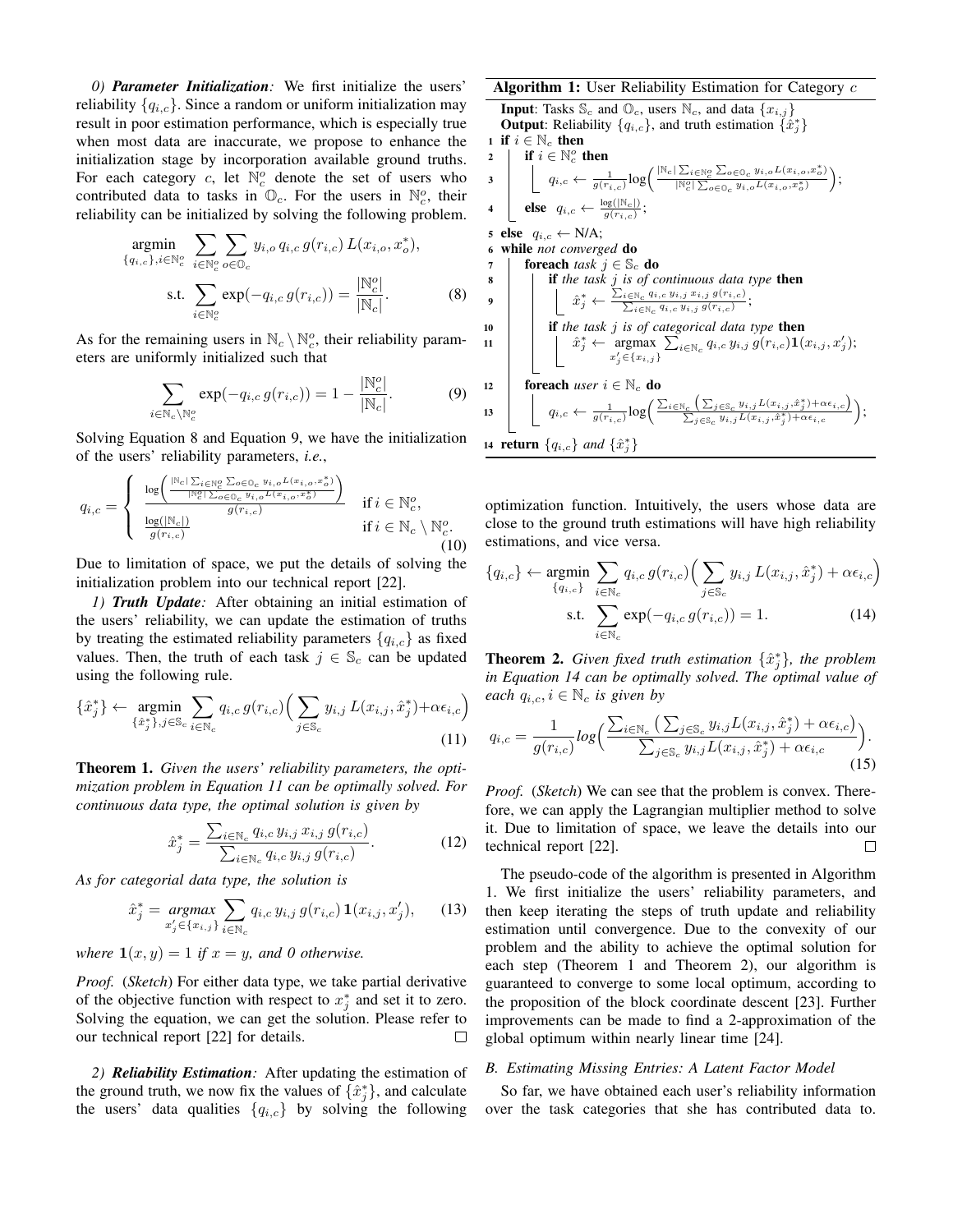However, we observe that if a user *i* did not contribute data to some category  $c$  (*i.e.*,  $i \notin \mathbb{N}_c$ ), then Algorithm 1 is not able to estimate the user *i*'s reliability over *c*. In this part, we propose a matrix factorization method to address this problem.

We use *Q* to denote the users' reliability matrix, where each entry  $q_{i,c}$  is the user *i*'s reliability for task category *c*. We map both users and task categories to a joint latent factor space of dimensionality *k*. Specifically, we assume that each user *i* is associated with a vector  $w_i \in \mathbb{R}^k$ , and each category is associated with  $\theta_c \in \mathbb{R}^k$ . The vector  $w_i = [w_{i,1}, w_{i,2}, \dots, w_{i,k}]^T$ can be interpreted as the user *i*'s capabilities in *k* different dimensions, and the vector  $\theta_c = [\theta_{c,1}, \theta_{c,2}, \dots, \theta_{c,k}]^T$  can be seen as the weight of each capability needed by the category *c*. Then, each user *i*'s reliability for each category *c* can be calculated as  $q_{i,c} = \boldsymbol{w}_i^T \boldsymbol{\theta}_c$ .

To estimate the missing entries in matrix *Q*, we tend to calculate each user  $i$ 's latent vector  $w_i$  and each category's latent vector  $\theta_c$ . Let *W* and  $\Theta$  denote the sets of users' and categories' latent vectors, respectively. Then, the objective function can be formalized as follows.

$$
\min_{\mathcal{W},\Theta} \frac{1}{2} \sum_{c=1}^{C} \sum_{i=1}^{N} z_{i,c} (q_{i,c} - \boldsymbol{w}_i^T \boldsymbol{\theta}_c)^2
$$
 (16)

where  $z_{i,c}$  indicates if user *i* has contributed data to category *c* (1 means yes, and 0 otherwise). To prevent over-fitting, we add regularization terms in Equation 16.

$$
\min_{\mathcal{W},\Theta} \frac{1}{2} \sum_{c=1}^{C} \sum_{i=1}^{N} a_{i,c} (q_{i,c} - \boldsymbol{w}_i^T \boldsymbol{\theta}_c)^2 + \frac{\lambda_1}{2} \sum_{i=1}^{N} ||\boldsymbol{w}_i||^2 + \frac{\lambda_2}{2} \sum_{c=1}^{C} ||\boldsymbol{\theta}_c||^2,
$$
\n(17)

where  $\|\mathbf{w}_i\|^2 = \sum_{t=1}^k w_{i,t}^2$  and  $\|\boldsymbol{\theta}_c\|^2 = \sum_{t=1}^k \theta_{c,t}^2$ .  $\lambda_1$  and  $\lambda_2$ are parameters controlling the weights of regularization terms.

We propose to use a simple gradient descent method to solve the above problem. The pseudo-code is presented in Algorithm 2. We first initialize  $\{w_{i,t}\}\$  and  $\{\theta_{c,t}\}\$  to small random values. After that, we apply gradient descent algorithm, *i.e.*, for every *i* and *t*, we update  $\{w_{i,t}\}\$  and  $\{\theta_{c,t}\}\$  using the following rules

$$
w_{i,t} \leftarrow w_{i,t} - \beta \Big( \sum_{c=1}^{C} z_{i,c} (q_{i,c} - \boldsymbol{w}_i^T \boldsymbol{\theta}_c) + \lambda_1 w_{i,t} \Big), \quad (18)
$$

$$
\theta_{c,t} \leftarrow \theta_{c,t} - \beta \Big( \sum_{i=1}^{N} z_{i,c} (q_{i,c} - \boldsymbol{w}_i^T \boldsymbol{\theta}_c) + \lambda_2 \theta_{c,t} \Big), \qquad (19)
$$

where  $\beta$  is the learning rate. Finally, we can predict a user *i*'s reliability for a task category *c* even if the user *i* did not provide any data to *c*, *i.e.*, for  $i \notin \mathbb{N}_c$ ,  $q_{i,c} \leftarrow \boldsymbol{w}_i^T \boldsymbol{\theta}_c$ .

## V. EVALUATION

In this section, we implement and evaluate the performance of our proposed methods. We first conduct a real-world crowdsensing experiment, and then simulate a large-scale scenario to further examine the performance of our methods.

## *A. Experiment Setup*

We recruit 10 users (8 males and 2 females) to participate in our experiment. In the experiment, we manually create 123 sensing tasks for 9 different categories. The tasks within

# Algorithm 2: Unknown Reliability Estimation

Input: Users reliability matrix *Q* **Output**: Unknown reliability parameters  $\{q_{i,c}|z_{i,c}=0\}$ 1 Initialize  $\{w_i\}$  and  $\{\theta_c\}$  to small random values; <sup>2</sup> while *not converged* do 3 | foreach  $i=1,\ldots,N, c=1,\ldots,C$  do  $\left\{ \quad \left| \quad w_{i,t} \leftarrow w_{i,t} - \beta \right( \sum_{c=1}^{C} z_{i,c} (q_{i,c} - \boldsymbol{w}_i^T \boldsymbol{\theta}_c) + \lambda_1 w_{i,t} \right), \right.$  $\theta_{c,t} \leftarrow \theta_{c,t} - \beta \Big( \sum_{i=1}^N z_{i,c} (q_{i,c} - \boldsymbol{w}_i^T \boldsymbol{\theta}_c) + \lambda_2 \theta_{c,t} \Big) ;$ 5 foreach  $q_{i,c} = N/A$  do  $\bm{q}_{i,c} \leftarrow \bm{w}_i^T \cdot \bm{\theta}_c$ 7 return  ${q_{i,c}}|z_{i,c}=0$ }

the same category focus on the same sensing target (such as noise, traffic, or weather), but with different attributes, including time, locations, and payments. Each task category has a data type requirement. For instance, noise monitoring requires continuous data type, while weather monitoring requires categorical data type. The entire task corpus is shown to the users through the browsers on the users' smartphones. Each user can browse through these tasks, and choose their interested tasks to work on. The ground truth of each task is monitored by the authors themselves, and unavailable to the users. We collect the users' sensing data, as well as their operation records, including each user's task browsing history, task selection history, and task completion history.

According to our collected data, each user contributes data to about 60% of the tasks in average. The parameter  $\alpha$  used in our semi-supervised learning model is set to 1. And for each task category, we use the ground truths of 10% of the tasks. The parameters  $k$ ,  $\lambda$ 1 and  $\lambda$ <sub>2</sub> used in our matrix factorization method are set to 3, 5 and 5, respectively.

#### *B. Experiment Results on User Reliability Profiling*

In the experiment, we evaluate the performance of our proposed user profiling algorithm. To differentiate the notations, we use "URP-BA" to denote the basic version shown in III-A, and "URP-E1" and "URP-E2" to denote the first enhancement and the second enhancement, respectively. We compare our algorithms with two benchmarks. One is a heuristic method that treats each user's data equally, *i.e.*, simple average ("Avg.") for continuous data and majority voting ("Voting") for categorical data. The other benchmark is a general truth discovery framework, called "CRH" [21], which uses a single parameter to model each user's reliability level. We adopt the following two metrics to measure the performance of the algorithms.

- *•* RMSE: For continuous data, we use Root Mean Square Error (RMSE) to measure the distance between the estimation result and the ground truth. Mathematically, the RMSE is defined as  $\sqrt{\sum_{j \in S} (x_j^* - \hat{x}_j^*)^2 / |M|}$ .
- *•* Error Rate: For categorical data, we use Error Rate to quantify the performance of an algorithm. The Error Rate of an algorithm is defined as the percentage of the tasks to which the algorithm's estimations are different from the ground truth, *i.e.*,  $1 - \frac{\sum_{j \in \mathbb{S}} \mathbf{1}(x_j^*, \hat{x}_j^*)}{M}$ .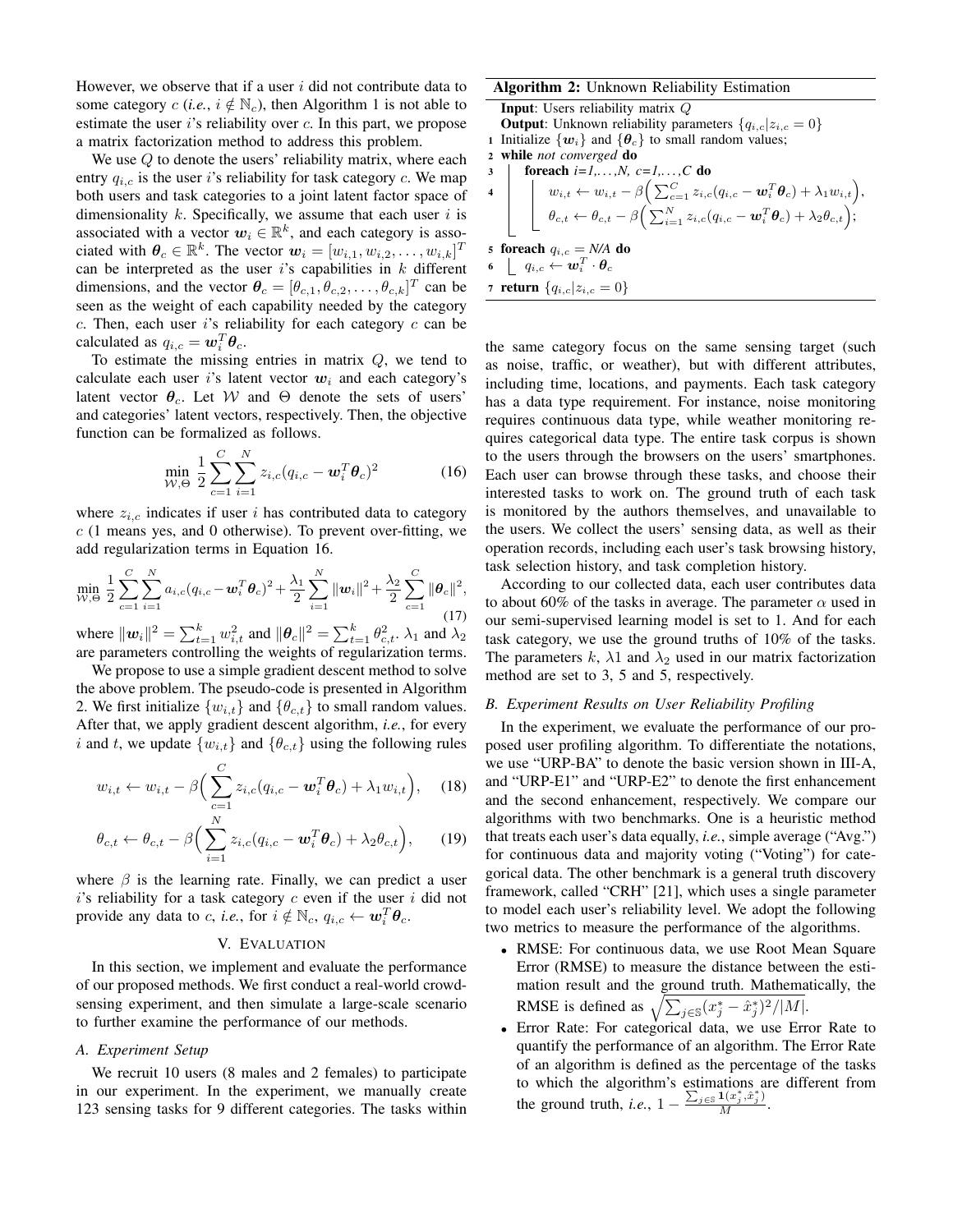

Fig. 1 presents the performance comparison between our algorithms and the benchmarks. We can see that for either data type, the truth discovery-based algorithms can achieve higher estimation accuracy than the simple average or majority voting, indicating the effectiveness of truth discovery algorithms. However, the performance of Avg./Voting, CRH, URP-BA, and URP-E1 tends to be similar. The main reason is that under the crowdsensing scenarios, these usually exist many tasks to which the majority of the users' data are inaccurate, thus the traditional unsupervised learning models may have trouble identifying the users' true reliability levels. In this case, as we can see that URP-E2 has superior performance to the other four algorithms, incorporating even a small number of ground truths can dramatically improve the estimation accuracy.

## *C. Experiment Results on Personalized Task Matching*

Besides profiling the users' reliability, we also profile each user's preference towards each task using the methods proposed in Section II-B. In Fig. 2(a) and Fig. 2(b), we present the reliability profiles and preference profiles of two representative users respectively, where the user's preference towards a task category is calculated as the user's average preference score of the tasks in the category. We normalize the users' preferences to [0,5] for better graphical presentation.

To evaluate the performance of our personalized task recommender system, we provide each user a list of 20 recommended tasks, and ask each user to choose their interested tasks. Recall that our personalized task recommender system recommends tasks to the users based on both the users' reliability and preference. Specifically, for each user and task pair  $(i, j)$ , we calculate a recommendation score  $Score(i, j) = \gamma p_{i,j} + (1 - j)$ *γ*) $q$ *i,j*. Suppose task *j* belongs to category *c*, then we set  $p$ <sup>*i,j*</sup> to  $p_{i,c}$ . We use  $\gamma = 0.4$  and  $\eta = 0.5$  in our experiment. After that, our system recommends each user 20 tasks with the highest recommendation scores. Three benchmarks are adopted, including random recommendation, preference-only recommendation, and reliability-only recommendation. Ran-



dom task recommendation strategy provides each user a list of 20 randomly chosen tasks, while the preference- or reliabilityonly recommendation strategies provide each user 20 tasks with highest preference or reliability scores, respectively.

The performance of task matching strategies is measured on two different perspectives, *i.e.*, task acceptance ratio and estimation accuracy. The task acceptance ratio is defined as the percentage of the recommended tasks that the users have selected, and the estimation accuracy is measured using RMSE or Error Rate depending on the data types of the tasks. The performance comparison of different task matching strategies is presented in Fig. 3. We can see that the preferenceonly strategy has the highest task acceptance ratio, while the reliability-only strategy outputs the most accurate estimation results. That is because these two strategies match tasks to the users with the tendency of facilitating the match of one certain perspective. Comparing with other task matching strategies, we can see that our proposed hybrid recommendation strategy can achieve a good balance between the acceptance ratio and the estimation accuracy.

## *D. Evaluations on A Large-Scale Scenario*

In this subsection, we examine the performance of our user profiling algorithm on a large-scale crowdsensing scenario.

In our simulation, there are 100 users and 1000 tasks. These tasks are randomly distributed among 20 categories. Each user's task selection rate is set to 10%, *i.e.*, each user contributes data to each task with 10% probability. The ground truth of each task is randomly distributed within [30,100]. For each user *i*, if she contributes data to the task *j* of category *c*, then her data *xi,j* is generated based on a Gaussian distribution with the mean  $x_j^*$  and variance  $\frac{2}{q_{i,c}}$ , *i.e.*,  $x_{i,j} \sim \mathcal{N}(x_j^*, \frac{2}{q_{i,c}})$ . In URP-E2, we randomly choose 1% of tasks, and incorporate their ground truths in the user reliability profiling process. All the results are averaged over 1000 rounds.

We classify the users into three groups: reliable users, normal users, and unreliable users, where the users' reliability parameter in these three groups are assumed to follow  $N(0.75, 0.1), N(0.5, 0.1),$  and  $N(0.25, 0.1)$ , respectively. We consider three different settings. In the first setting, the users are classified into the three groups randomly. In the second setting, each user has 60% probability of being classified into reliable users, 30% normal users, and 10% unreliable users, while in the third setting, each user has 10% being reliable, 30% being normal, and 60% being unreliable. We assume that for each user, if her reliability for certain task is below 0.2, then the user will have 50% probability of failing the task.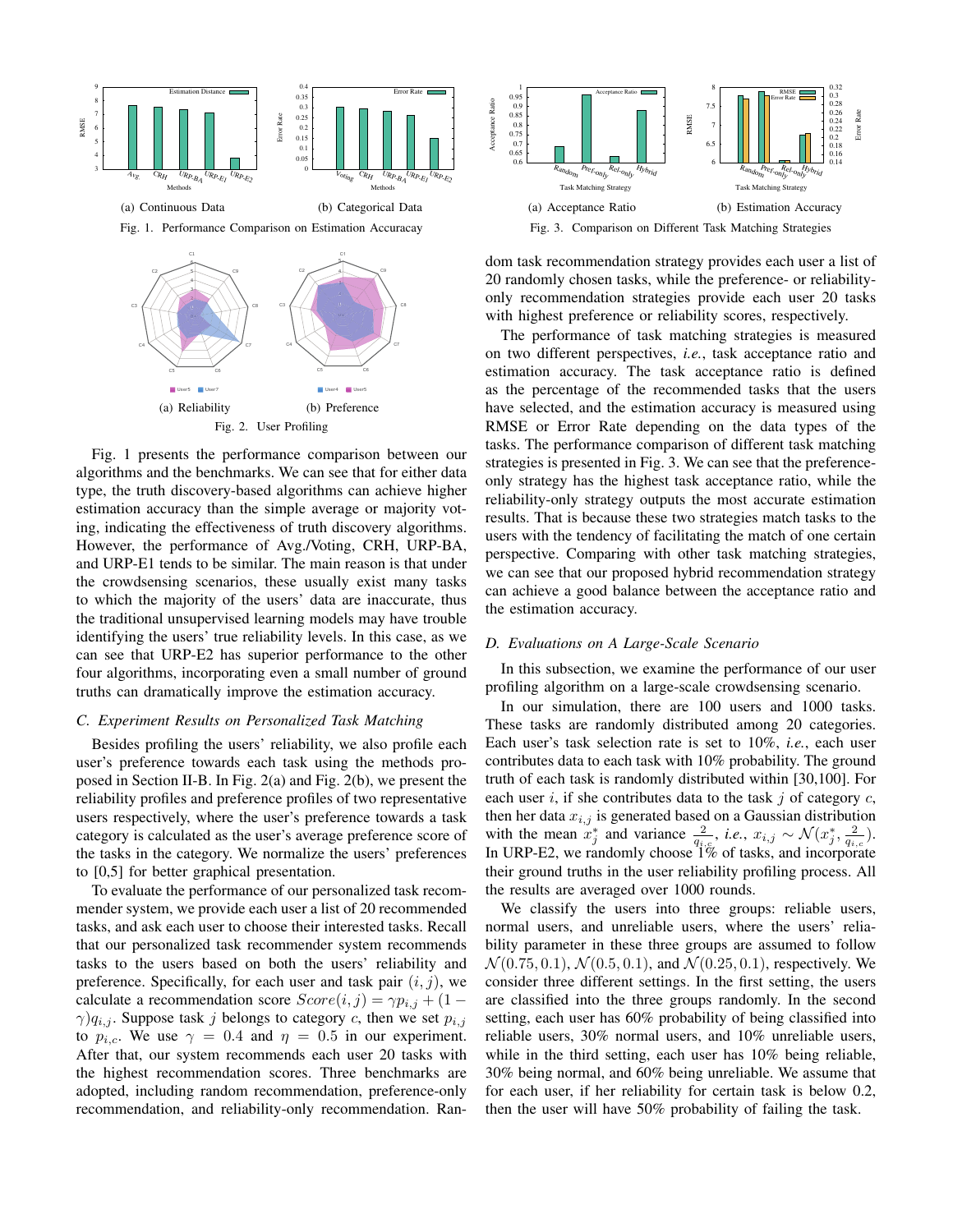

Fig. 4 presents the estimation accuracy of different algorithms with a varying number of the users. The number of users varies from 10 to 100 with the increment of 10. We can see that the simple average has the worst estimation accuracy, while URP-E2 achieves the lowest RMSE in all the three settings. In  $4(c)$ , we observe that the RMSE first grows as the number of users increases, and then decrease when the number of users is getting larger. This is because that when the number of users is small, slightly increasing the number of users, especially unreliable users, may bring extra errors to the estimation results. As the number of users increases, the platform can access to more information, and thus can reduce the estimation errors.

Fig. 5 shows the estimation accuracy of different algorithms with varying task selection rate. We increase the task selection rate from 0.1 to 1 with the increment of 0.1. It can be seen that our proposed user profiling algorithm achieves the lowest RMSE, indicating the effectiveness of our algorithm. Besides, we can observe that the RMSE decreases as the task selection rate increases. This is because that increasing the task selection rate usually means having more data, *s.t.*, the platform can identify the users' reliability levels more accurately. A similar phenomenon was also observed in [25].

We also examine the effect of the number of incorporated ground truths on the estimation accuracy. The results are shown in Fig. 6. We can see that having more truth can improve our estimation results. Besides, comparing the different settings, we can see that Setting 2 achieves the best estimation accuracy, since most users in Setting 2 are reliable.

# VI. RELATED WORK

Many researchers have studied the user selection problem in mobile crowdsensing from the game-theoretic perspective. Yang *et al.* [2] proposed incentive mechanisms for both platform-centric model and user-centric model. Zhao *et al.* [3] considered the problem of budget feasible mechanism



Fig. 6. The Effect of Available Truth on Estimation Accuracy

design for crowdsensing, and proposed mechanisms for both offline and online scenarios. He *et al.* [26] studied the optimal task allocation problem for location-dependent crowdsensing. Karaliopoulos *et al.* [8] adopted logistic regression techniques to estimate a user's probability of accepting a task, and tend to match tasks to users based on the information. However, none of these work considered the users' data quality or reliability in performing the sensing tasks. Although Jin *et al.* [7] and Han *et al.* [27] considered the problem of quality-aware task matching, they were based on the platform-centric model, and were unable to recommend personalized tasks for the users.

The problem of truth discovery has been widely studied to handle the situation where data collected from multiple sources tend to be conflicting and the ground truths are unknown [15]. Wang *et al.* [28] considered the problem of truth detection in social sensing based on EM algorithm. Wang *et al.* [29] proposed a truth discovery algorithm to handle streaming data. Ouyang *et al.* [30] proposed a truth discovery method to detect spatial events based on a graphical model. Su *et al.* [31] designed a generalized decision aggregation framework for distributed sensing scenarios. Wang *et al.* [32] studied the truth discovery problem in cyber-physical systems. Wang *et al.* [33] further exploited the problem of truth discovery for interdependent phenomena in social sensing. Meng *et al.* [34] exploited the spatial correlations to improve the estimation accuracy. CRH [21] is a general truth discovery framework